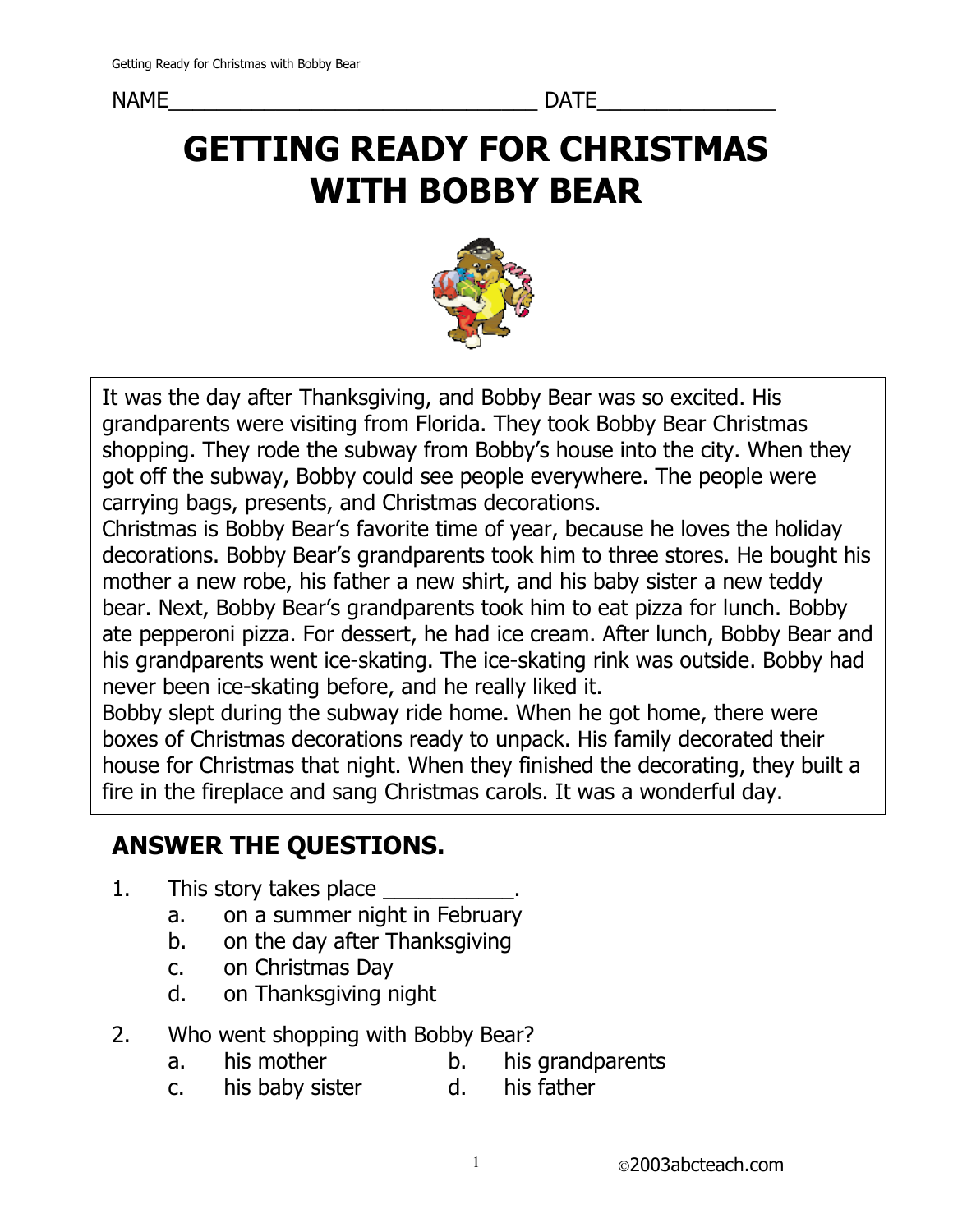| <b>NAME</b> |                                 |                                                                                                                                           | <b>DATE</b> |                                |  |  |  |
|-------------|---------------------------------|-------------------------------------------------------------------------------------------------------------------------------------------|-------------|--------------------------------|--|--|--|
| 3.          | a.                              | What did Bobby eat for lunch?<br>ice cream<br>c. pizza                                                                                    | d.          | b. hot dogs<br>both a and c    |  |  |  |
| 4.          |                                 | How did Bobby and his grandparents travel to the city?<br>a. the subway<br>c. a bus                                                       |             | b. a taxi<br>d. an airplane    |  |  |  |
| 5.          |                                 | Why did Bobby Bear's grandparents take him to the city?<br>a. to go shopping b. to go ice-skating<br>c. to eat lunch d. all of these      |             |                                |  |  |  |
| 6.          |                                 | a. ice-skating before<br>b. to eat pizza before<br>c. shopping before<br>d. to Florida before                                             |             |                                |  |  |  |
| 7.          |                                 | What did Bobby Bear see when he got off the subway?<br>a. the stores<br>c. an ice-skating rink d. the pizza place                         |             | b. people                      |  |  |  |
| 8.          |                                 | Who did Bobby Bear buy a robe for?<br>a. his teacher<br>c. his father                                                                     |             | b. his sister<br>d. his mother |  |  |  |
| 9.          | a.<br>b.<br>$C_{\bullet}$<br>d. | Why do you think Bobby slept on the way home?<br>He was very hungry.<br>He was tired.<br>He was sick.<br>He was happy.                    |             |                                |  |  |  |
| 10.         | a.<br>b.<br>C.                  | What did Bobby Bear's family do that night?<br>They went to the movies.<br>They ate popcorn.<br>They decorated their house for Christmas. |             |                                |  |  |  |

d. They ate their Thanksgiving meal.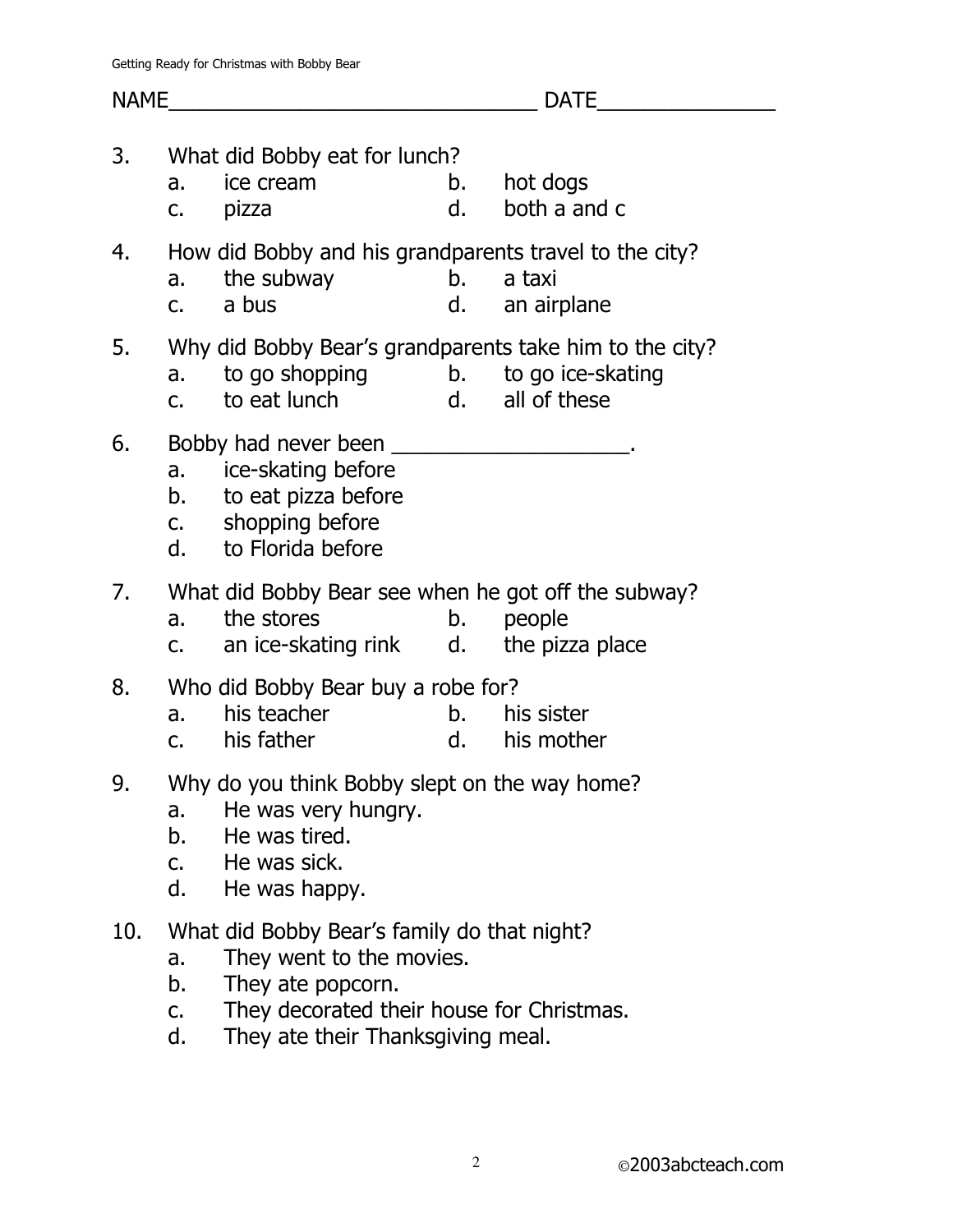## GETTING READY FOR CHRISTMAS WITH BOBBY BEAR VOCABULARY WORD SEARCH



## Find the words.

| $\mathcal{S}$ | N           | $\bigcirc$     |   |             | I T A R O C E D S E W   |  |                 |        |                |                 |                | $\mathbf F$    |
|---------------|-------------|----------------|---|-------------|-------------------------|--|-----------------|--------|----------------|-----------------|----------------|----------------|
|               |             | Y Y            |   |             | A D I L O H E X I       |  |                 |        |                | $\mathcal{A}$   | $\overline{U}$ | $\overline{V}$ |
| Ν             |             | $\Gamma$       |   |             | B F A V O R I           |  |                 | $\top$ | E              | E               | E              | $\rm {V}$      |
| F.            | P           |                |   |             | F K G G K P I Z Z A R G |  |                 |        |                |                 |                | U              |
| R             | V C         |                |   |             | A R O L S S D P         |  |                 |        | $\mathbf{B}$   | $\mathbf N$     | $\bigcirc$     | $\bigcirc$     |
| $A^{\dagger}$ |             | C J            |   |             | M Y A H R T             |  | $-E$            | D.     | $\mathbf{T}$   | D.              | U              | $F_{1}$        |
|               | $\mathbf T$ |                |   |             | O W R O W R M T T       |  |                 |        | $\mathbf P$    | $R_{\parallel}$ | M              | $\mathsf{T}$   |
|               | Κ           |                |   |             | CAPNUVAIR               |  |                 |        | $\mathbf{L}$   | X               | - 7.           | Y              |
| Ν             | $\Gamma$    | $\overline{J}$ |   |             | PECUDSCEBC              |  |                 |        |                |                 | $\top$         | ∩              |
| A             | Κ           | $\top$         | D | $\mathbb N$ | FIIUXSC                 |  |                 |        |                | $\circ$         | $\bigcirc$     | $\mathbf P$    |
| R.            | N           | Y              |   |             | L X R V R B E S P       |  |                 |        |                | X.              | N              |                |
| G.            | $\mathbb T$ | W              |   |             | X O Z K O W V E         |  |                 |        | $O$ $J$        |                 | K              | B              |
| М             | R.          | S.             |   |             | L V H O M A R           |  |                 | D      | $\overline{U}$ | $\mathbf{E}$    | $\bigcirc$     | $\bigcirc$     |
|               | $F_{\rm L}$ |                |   |             |                         |  | F G B Z H X Y O | B      | H              | L               | $X_{\cdot}$    | W              |

| carols      | dessert  | Florida      | pizza    | subway   |
|-------------|----------|--------------|----------|----------|
| Christmas   | excited  | grandparents | rink     | unpack   |
| decorations | favorite | holidav      | shopping | visiting |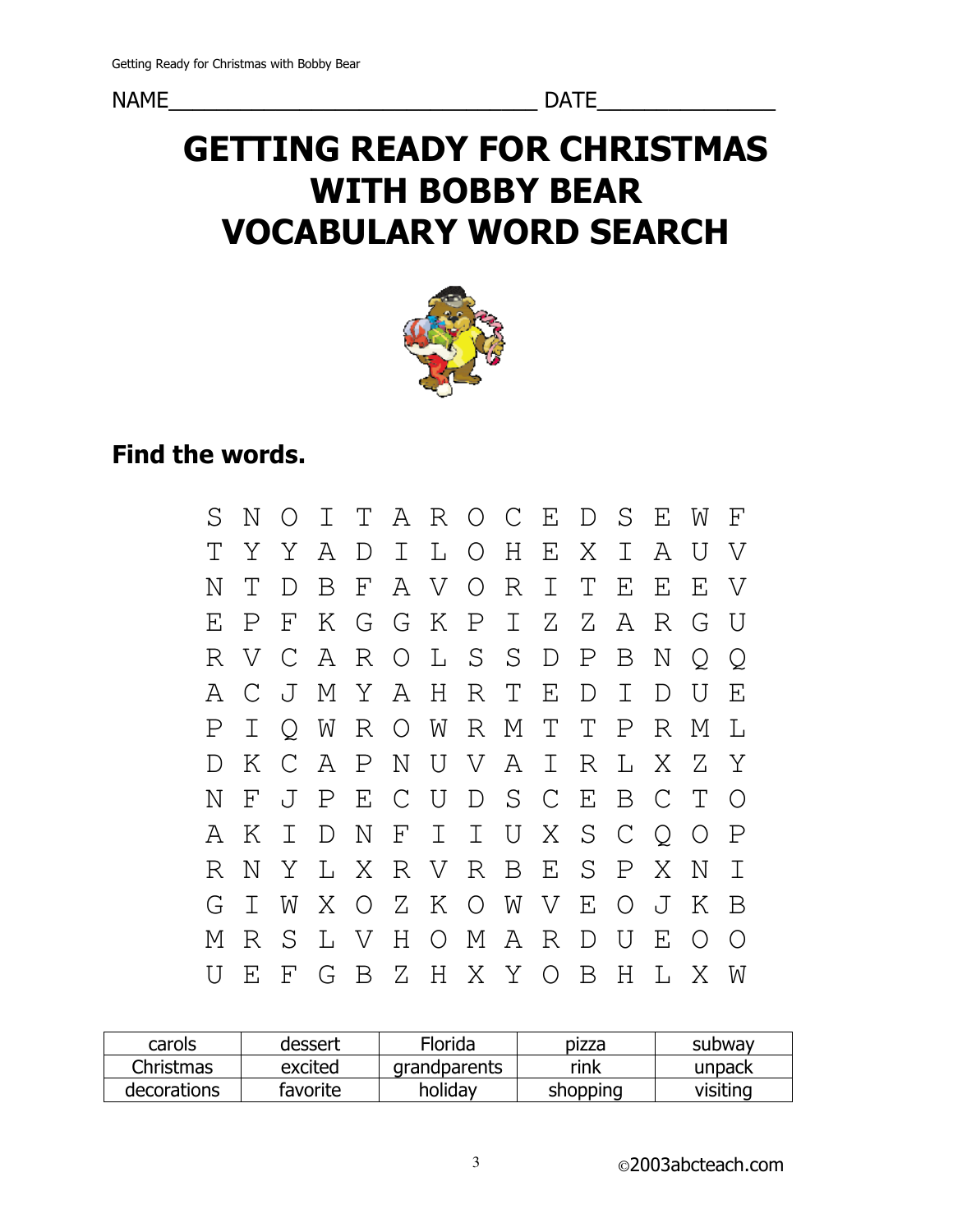# NAME\_\_\_\_\_\_\_\_\_\_\_\_\_\_\_\_\_\_\_\_\_\_\_\_\_\_\_\_\_\_\_ DATE\_\_\_\_\_\_\_\_\_\_\_\_\_\_\_ GETTING READY FOR CHRISTMAS WITH BOBBY BEAR ACROSTIC  $\mathsf{C}$  and the contract of  $\mathsf{C}$  and  $\mathsf{C}$  and  $\mathsf{C}$  and  $\mathsf{C}$  and  $\mathsf{C}$  and  $\mathsf{C}$  and  $\mathsf{C}$  and  $\mathsf{C}$  and  $\mathsf{C}$  and  $\mathsf{C}$  and  $\mathsf{C}$  and  $\mathsf{C}$  and  $\mathsf{C}$  and  $\mathsf{C}$  and  $\mathsf{C}$  a  $H$  , and the set of  $H$  , and the set of  $H$  , and the set of  $H$ PLEASE WRITE NEATLY!

| R |                                             |
|---|---------------------------------------------|
| I |                                             |
| S |                                             |
| Τ |                                             |
|   |                                             |
|   | $M_{\begin{array}{c}\n\hline\n\end{array}}$ |
| A |                                             |
| S |                                             |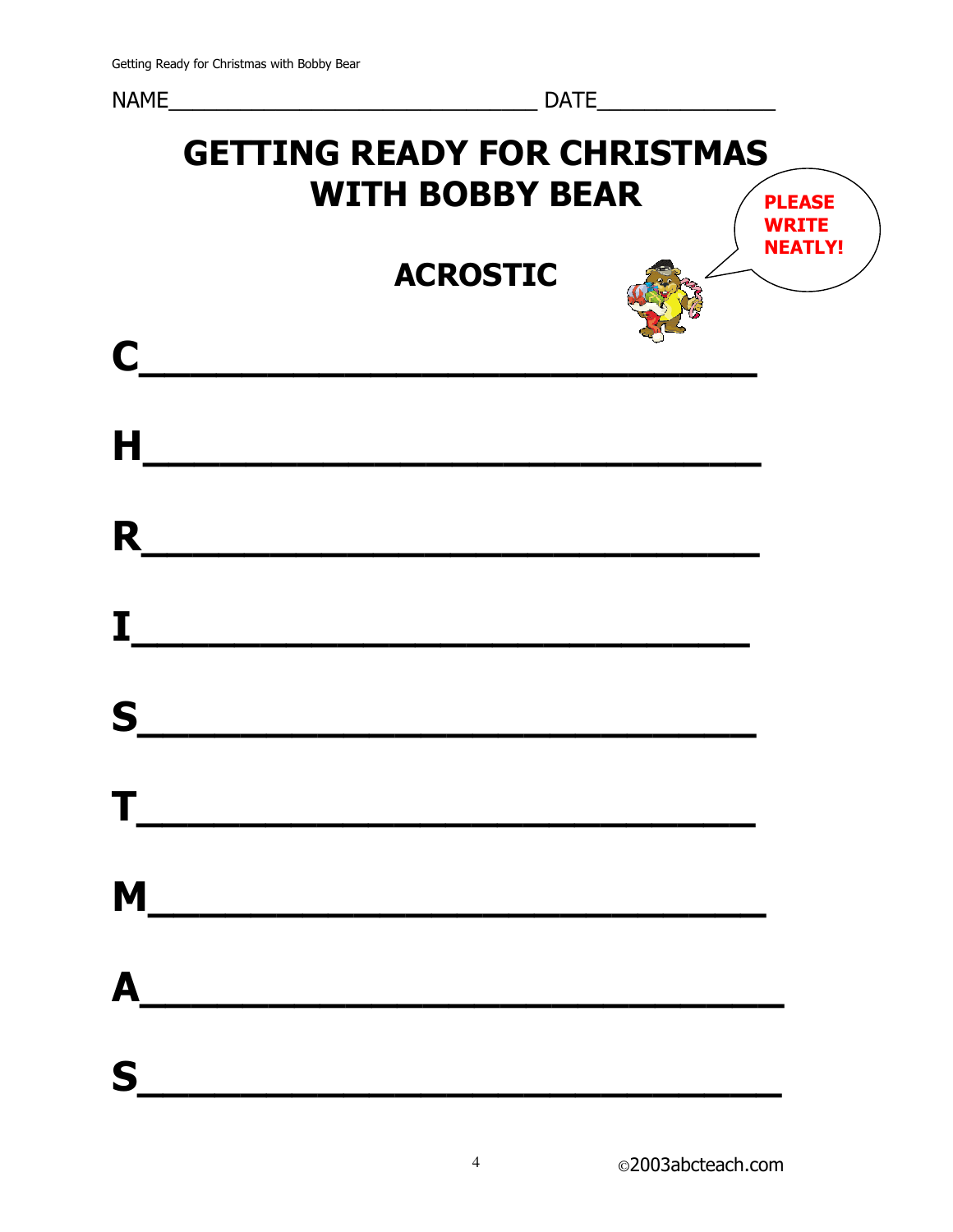# GETTING READY FOR CHRISTMAS WITH BOBBY BEAR SEQUENCING EVENTS



Read each of the following sentences. Write the numbers 1-8 on the lines to show the order of events in the story.

| Bobby Bear went ice-skating.                                                          |
|---------------------------------------------------------------------------------------|
| The family decorated the house for Christmas.                                         |
| Bobby Bear slept on the subway.                                                       |
| Bobby Bear rode the subway to the city.                                               |
| Bobby Bear shopped for gifts for his family.                                          |
| Bobby Bear saw people everywhere.                                                     |
| Bobby Bear and his family built a fire in the<br>fireplace and sang Christmas carols. |
| Bobby and his grandparents ate lunch.                                                 |